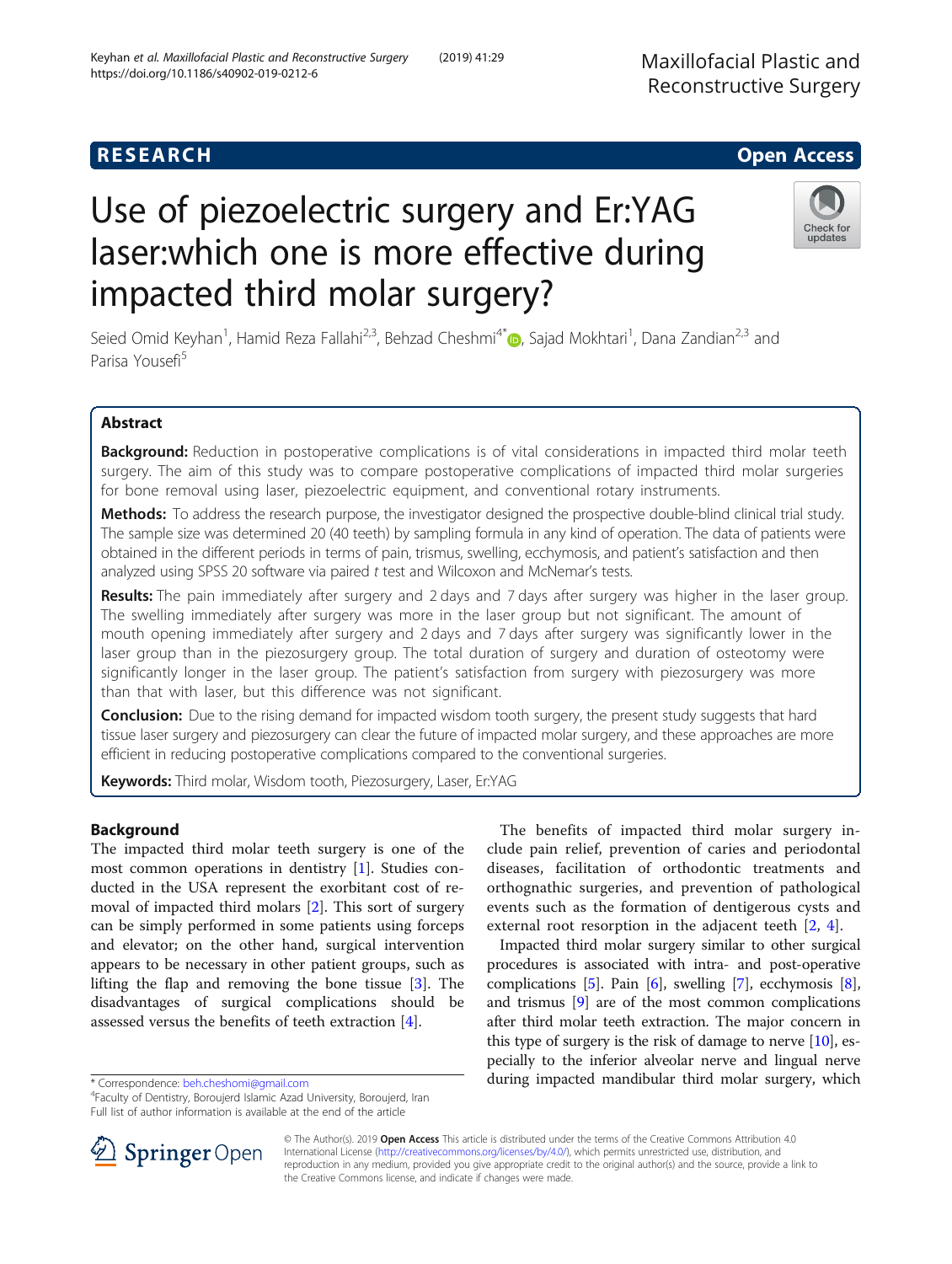can lead to numbness in the chin, lower lip, or tongue [[11,](#page-8-0) [12\]](#page-8-0).

The philosophy of the development of bone surgery by piezoelectric technique is based on two fundamental concepts in bone surgery: the minimum invasiveness and predictability of the surgery. Ease of control of the device can reduce bleeding during the surgery, and accurate cutting and excellent tissue healing are promising in the optimistic results of surgery, even in some cases with anatomical complexity [\[13](#page-8-0)].

In operations performed with piezosurgery, there is no need to apply extra force to overcome the reverse force caused by micro-motor rotation, and the force required for cutting is much lower; in addition to keeping the same depth of the cut, it also provides a better control for the surgeon and exerts less trauma to the mineralized tissues using the principles of biomechanics, as well as prevents excessive heat. It also causes minimal tissue damage to the bone by maintaining the life of osteocyte cells, resulting in reduced swelling and pain after surgery and experiencing shorter treatment course by the patient [\[14\]](#page-8-0).

During the past two decades, lasers have been widely used in many branches of medicine. Initially,  $CO<sub>2</sub>$  lasers were used for cutting mineral tissues [\[15](#page-8-0), [16\]](#page-8-0). Erbium-doped yttrium aluminum garnet (Er:YAG) lasers are solid-state lasers that emit light with a wavelength of 2940 nm. Due to its wavelength that is precisely fit with the optical absorption spectrum of water and also is absorbed by the hydroxyapatite, these lasers are an efficient device in cutting rigid structures like bone, so that after the cutting, they leave only a superficial layer of bone with a size of a few micrometers [[17,](#page-8-0) [18\]](#page-8-0).

Several studies have attempted to compare bone removal techniques [\[19](#page-8-0)–[21](#page-8-0)]. Some of these researches have reported very promising results related to laser surgery [[19,](#page-8-0) [22](#page-8-0)]. Numerous studies have assessed several consequences including pain, swelling, trismus, ecchymosis, and patient's satisfaction from the treatment [\[19](#page-8-0), [23,](#page-8-0) [24\]](#page-8-0). The different outcomes of the studies have had many differences, and comparison of the laser with the piezosurgery in the few studies has not reported significant results in some cases [[25](#page-8-0)–[27\]](#page-8-0).

The implementation of such a study to compare the postoperative complications of impacted teeth surgeries for bone removal between laser and piezoelectric equipment appears to be necessary. The purpose of the study was to evaluate post-operative complications after third molar surgery in laser-assisted and piezoelectric-assisted groups. The specific aim of the study was to compare post-operative complications between the two groups. The investigator hypothesized that no significant difference exists between the two groups.

# Material and methods

To address the research purpose, the investigator designed a prospective double-blind clinical trial study. The sample size was determined 20 (40 teeth) by sampling formula in any kind of operation. In order to perform the present study, the presence of bilateral impacted third molars was assessed in patients, and then inclusion and exclusion criteria were used for purifying the study group. The patients taking anticoagulants and immunosuppressants, those with systemic or local bone diseases, the patients undergoing radiotherapy, and pregnant women were excluded from the study. A random sample of 10 patients entered the case group, using piezosurgery in one side and Er:Yag laser on the other side to remove the mandibular wisdom teeth. Ten others entered the control group, using conventional rotary instruments to remove the mandibular wisdom teeth on both sides. Treatment design and subsequent complications were explained to the patients, and the patients signed written informed consent. This study has been designed and conducted in accordance with the recommendations of the Declaration of Helsinki for investigations with human subjects and has been approved by the Research Ethics Committee of Shahid Sadoughi University of Medical Sciences and Health Services under process number IR.SSU.REC.1395.184.

According to Pell and Gregory classification [\[29](#page-8-0)], the selected patients had similar type and impaction class on both sides of the mandible and the identical thickness of the bone that must be removed on both sides in the panoramic image. The patients underwent surgery using appropriate anesthesia and according to routine treatment process by a single oral and maxillofacial surgery residency.

The patient's teeth were randomly operated by piezosurgery on one side and the laser on the other side. For this purpose, a list of the patients' names was provided, and the surgery side for laser and piezo equipment was randomly determined via the computer.

The hockey-stick surgical incision was performed on the buccal side, and lingual flap was removed to protect the lingual nerve. In both groups, either piezo or laser was used for osteotomy (bone removal), and if there was a need for teeth section, dental bur was used on both sides in order to avoid interference.

The laser used in this study was the Er:YAG Fidelis plus III laser (Fotona Co., Slovenia). In the teeth group operated by laser, the surgeon used protective glasses and the same condition of the laser with a wavelength of 2.94 μm and power of 20 W that was set to the duration of each pulse of 100 μs, energy of each pulse of 350 mJ, and frequency of 20 Hz. The handpiece used for the laser was non-contact in which the distance between the laser tip and the bone surface was 10 mm. In all the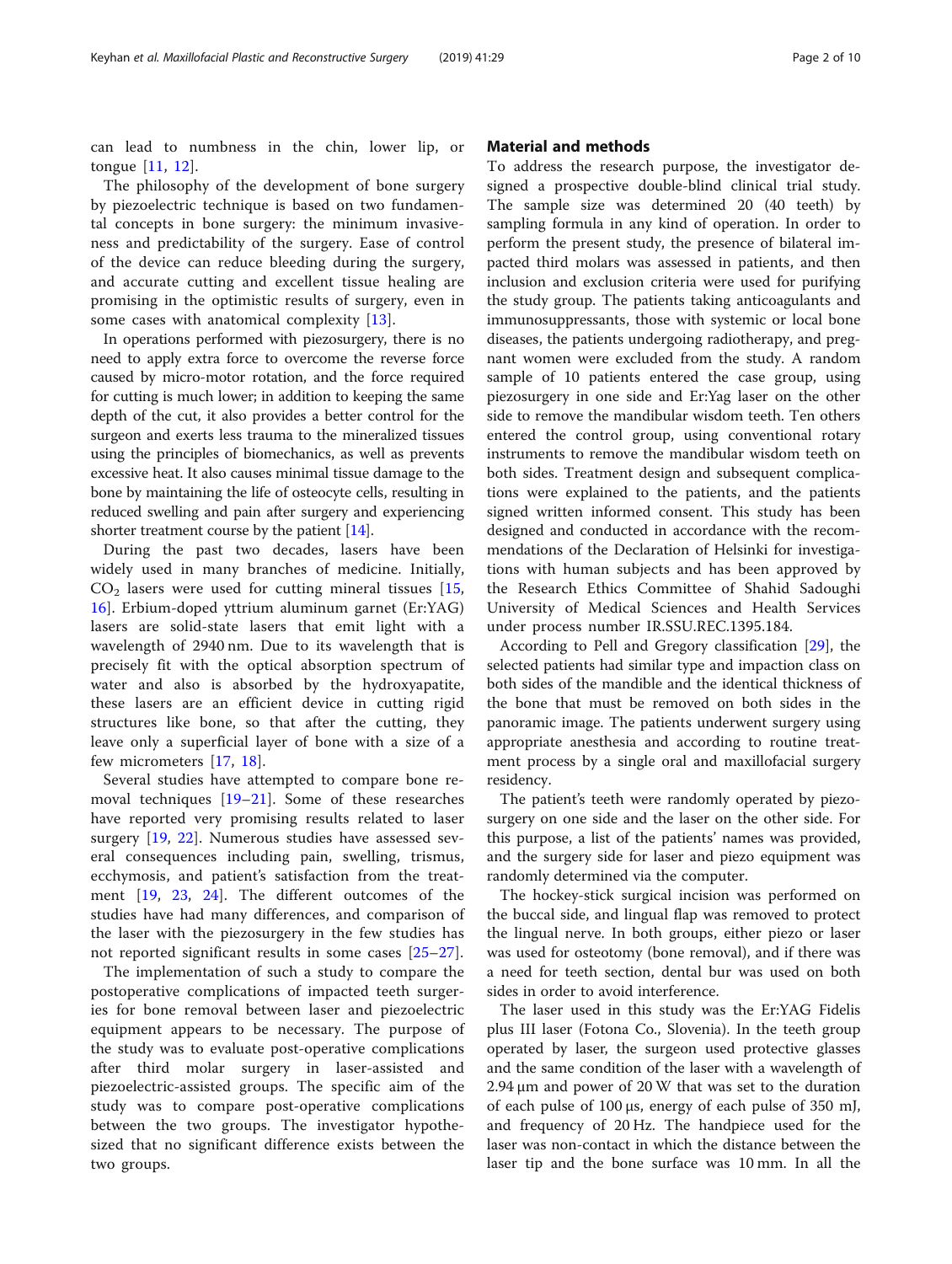samples, a gauge was used to unify distance between the laser tip and the bone surface.

The piezoelectric surgery device applied in this study was Piezosurgery 3 (Mectron Co.), which all parts were sterilized after each use. New scaler tips special for osteotomy (OT1, OT7, OT5A) were used for the bone incision (Fig. 1).

After surgery, routine rinsing was performed with normal saline, the flap was returned to its previous anatomic status, and then suturing was done with silk suture thread. The patients were assessed in terms of respective factors for postoperative problems before surgery, immediately after surgery, and 2 and 7 days after surgery. Visual analog scale (VAS) was used for pain measurement from 1 to 10 (Fig. [2](#page-3-0)). In order to measure the trismus, the distance between the upper and lower right incisors was measured at the maximum amount of mouth opening. To assess swelling level by Gabka and Matsumara technique [\[30\]](#page-9-0), linear distances between the angles of the mandible to eye side transcutaneous (S1), from the tragus to the corners of the mouth (S2), and from the tragus to pogonium (S3) were measured by a caliper with sensitivity of 0.02 mm (Fig. [3\)](#page-3-0). The sum of these sizes was calculated as the facial dimension and used to measure the swelling level. Clinical images were taken at specified times to investigate the level of ecchymosis. Three independent controls, who were unaware of the type of surgery on each side, observed the images and graded the ecchymosis level between 0 and 3, because there is no standard grading scale for ecchymosis  $(0 = no$  ecchymosis,  $1 = b$ ruise in the angle of the mandible,  $2 =$  bruise on the angle extending to the mandibular border and buccal region, 3 = bruise beyond the mandibular border). On the seventh day after surgery, patient's satisfaction from the treatment was asked from 0 to 4 in each side  $(0 = \text{very poor}, 1 = \text{poor}, 2 =$ average,  $3 = \text{good}$ ,  $4 = \text{excellent}$ .

Duration of surgery in the three intervals including  $T_1$  = from the injection of the anesthetic drug until completely removing the flap,  $T_2$  = duration of bone removal and wisdom teeth extraction, and  $T_3$  = duration of the rinsing cavity and suturing was recorded by residents.

Blinding was performed to measure each factor, and the clinician was unaware of the type of treatment in each side of the patient.

Data were noted in the checklist and then were inserted to SPSS 20 software for analysis. After collecting data, they were encoded and inserted into the computer and then analyzed using SPSS 20 software via paired  $t$ test and Wilcoxon and McNemar's tests.

## Results

Our results demonstrated that the pain immediately after surgery and 2 days and 7 days after surgery is higher in the laser group insignificantly (Table [1](#page-4-0)). In addition, the swelling immediately after surgery is slightly higher in the laser group but not significant. Swelling at 2 days after surgery is significantly higher in the piezosurgery group but insignificantly higher at 7 days after surgery (Table [2](#page-4-0)). The trismus immediately after surgery and 2 days and 7 days after surgery was significantly lower in the laser group (Table [3](#page-5-0)). The results of investigating ecchymosis presented the lack of ecchymosis in all groups. Moreover, the total duration of surgery and duration of osteotomy were significantly longer in the laser group. The patient's satisfaction from surgery with piezosurgery was more than that with laser surgery, but this difference was not significant (Table [4](#page-5-0)).

The pain immediately after surgery and 2 days and 7 days after surgery was significantly higher than before the operation. The pain at 2 and 7 days after surgery was significantly decreased compared to that immediately after surgery.

The pain in the piezosurgery group was significantly decreased 7 days after surgery compared to 2 days after surgery; the swelling immediately after surgery and at 2 and 7 days after surgery was significantly higher than that before surgery; the swelling at 2 and 7 days after surgery was significantly increased compared to that immediately after surgery; and the swelling at 7 days after

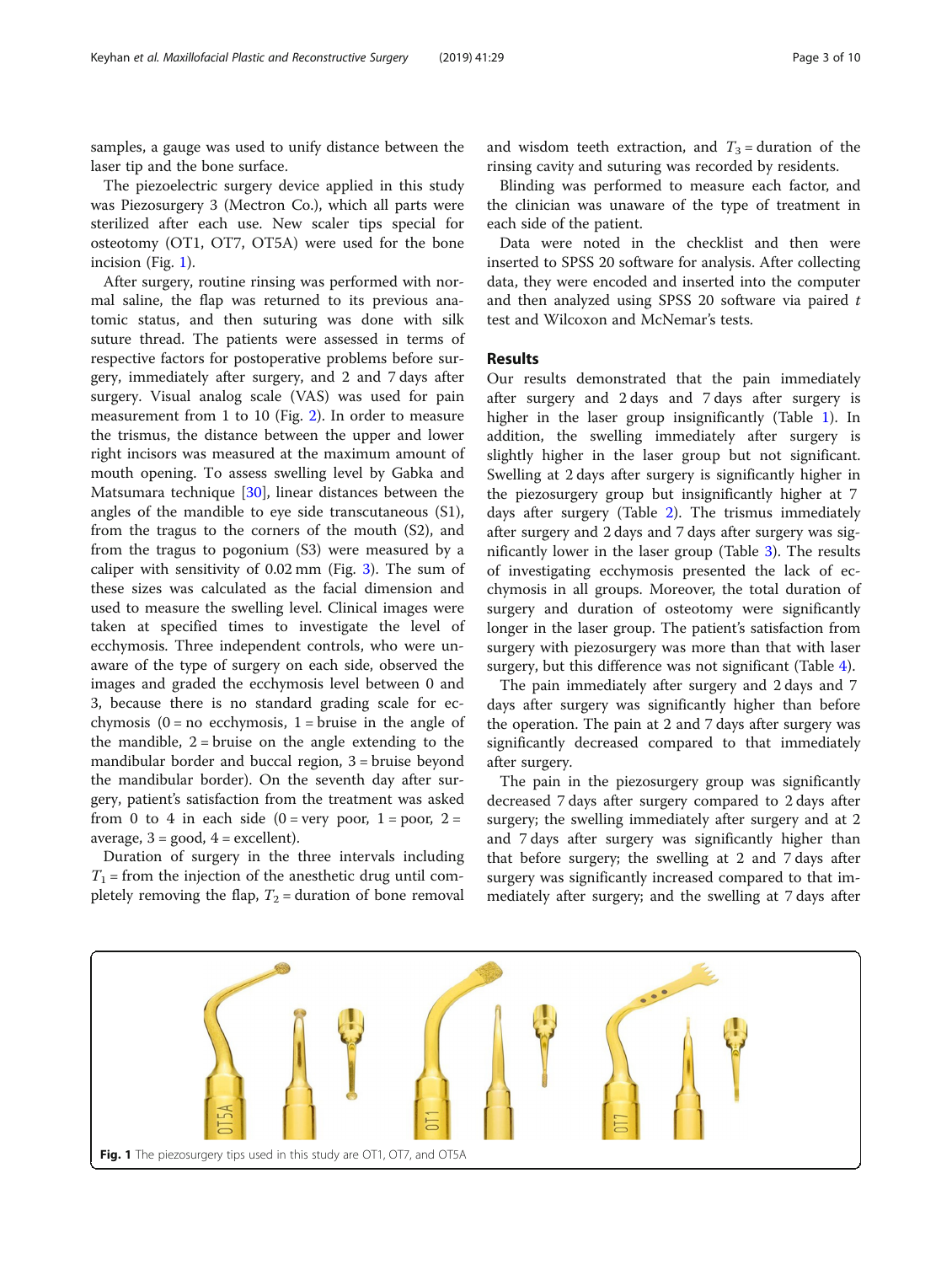<span id="page-3-0"></span>

surgery was significantly decreased than that at 2 days after surgery (Table [5](#page-6-0)).

In the piezosurgery group, the amount of mouth opening immediately after surgery and 2 days and 7 days after surgery was significantly decreased compared to that before surgery. In addition, the amount of mouth opening at 2 days after surgery was significantly decreased than that immediately after surgery; the amount of mouth opening at 7 days after surgery was greater than that immediately after surgery, but not significantly; and the

amount of mouth opening at 7 days after surgery was significantly more than that at 2 days after surgery (Table  $6$ ).

In the laser group, the pain immediately after surgery and 2 days and 7 days after surgery was significantly higher than that before surgery; the pain at 2 and 7 days after surgery was significantly decreased compared to that immediately after surgery; and the pain at 7 days after surgery was significantly decreased compared to that at 2 days after surgery.

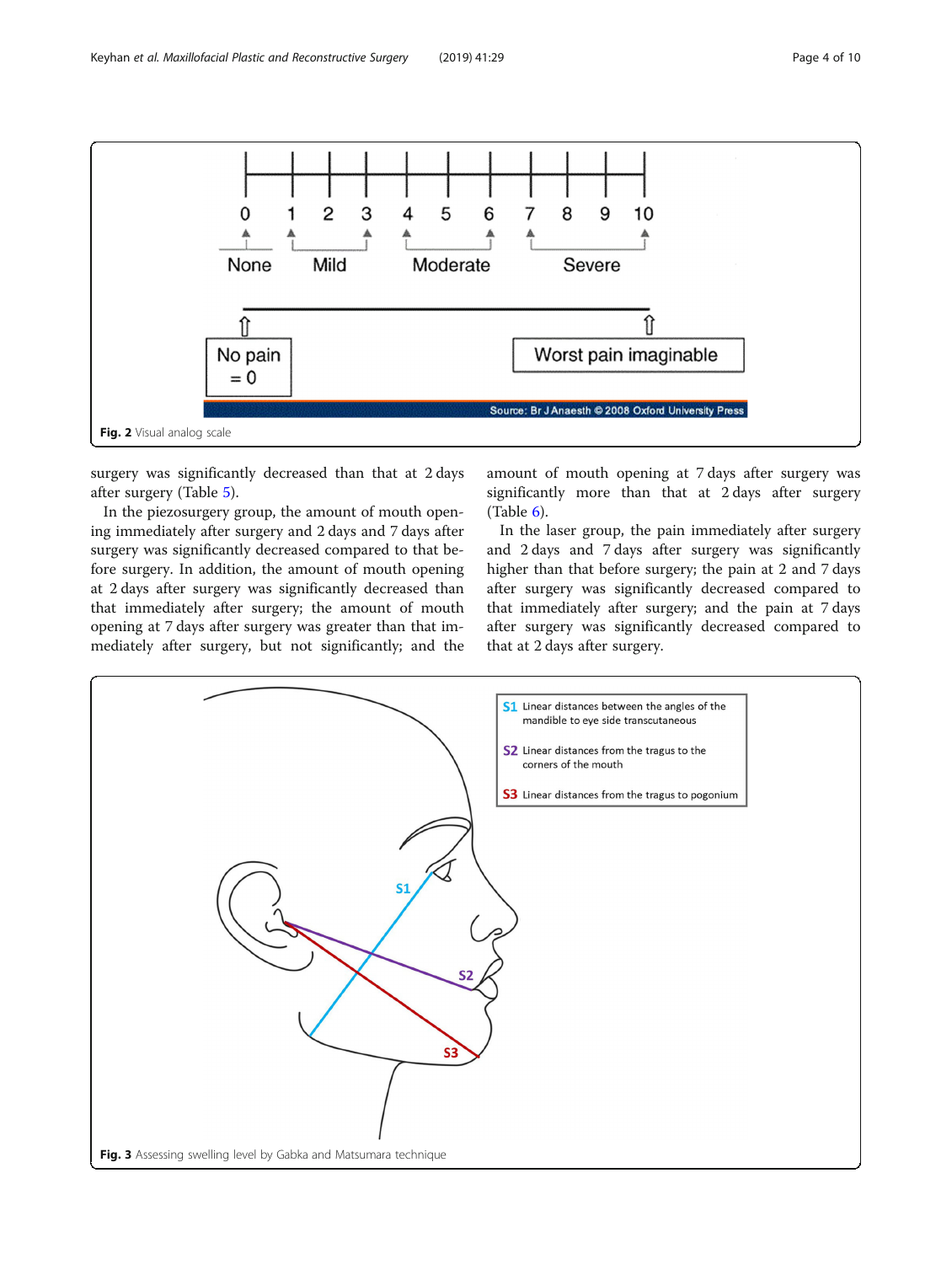| Paired                  |          | Conventional rotary instrument |       | Laser |       | Piezosurgery | Pain                |
|-------------------------|----------|--------------------------------|-------|-------|-------|--------------|---------------------|
| t test<br>(P)<br>value) | S.D      | Mean                           | S.D   | Mean  | S.D   | Mean         |                     |
|                         | $\Omega$ | $\Omega$                       | 0     | 0     |       | $\mathbf 0$  | Before surgery      |
| 0.055                   | 35.1     | 25.6                           | 1.447 | 6.33  | 1.113 | 5.67         | After surgery       |
| 0.531                   | 37.2     |                                | 1.352 | 3.40  | 1.082 | 3.20         | Day 2 after surgery |
| 0.546                   | 99.2     | 41.3                           | 0.704 | 1.07  | 0.704 | 0.93         | Day 7 after surgery |

<span id="page-4-0"></span>Table 1 Comparison of pain variable in the three surgical techniques

The swelling immediately after surgery and 2 days and 7 days after surgery was significantly higher than that before surgery; the swelling at 2 days after surgery was significantly increased compared to that after surgery. The swelling at 7 days after surgery was reduced compared to that immediately after surgery, but not significantly; the swelling at 7 days after surgery was significantly decreased compared to that at 2 days after surgery (Table [7\)](#page-7-0).

In the laser group, the amount of mouth opening immediately after surgery and 2 days and 7 days after surgery was significantly decreased compared to that before surgery; the amount of mouth opening at 2 days after surgery was significantly decreased compared to that immediately after surgery; and the amount of mouth opening in the laser group at 7 days after surgery was less than that immediately after surgery insignificantly. The amount of mouth opening in the laser group at 7 days after surgery was significantly increased compared to that at 2 days after surgery (Table [8\)](#page-7-0).

In the control group, the pain immediately after surgery and 2 days and 7 days after surgery was significantly higher than that before surgery. The pain at 2 and 7 days after surgery was significantly decreased compared to that immediately after surgery. The pain at 7 days after surgery was significantly decreased compared to that at 2 days after surgery; the swelling immediately after surgery and 2 days and 7 days after surgery was higher than that before surgery; and the swelling at 2 days after surgery was increased compared to that after surgery, but not significantly. The swelling at 7 days after surgery was reduced compared to that immediately after surgery; the swelling at 7

days after surgery was significantly decreased compared to that at 2 days after surgery. Differences for the swelling criteria in the control group were not statistically significant.

In the control group, the amount of mouth opening immediately after surgery and 2 days after surgery was decreased compared to that before surgery. The amount of mouth opening at 2 days after surgery was significantly increased compared to that immediately after surgery; the amount of mouth opening in the control group at 7 days after surgery was significantly more than that immediately after surgery. The amount of mouth opening at 7 days after surgery was significantly increased compared to that at 2 days after surgery. Control group data are collected in Tables 1, 2 and [3](#page-5-0).

## Discussion and conclusion

In order to overcome the limitations of old-style ultrasonic surgery in which the conventional piezoelectric equipment was used, Tomaso Vercellotti et al. began to develop ideal ultrasonic technology for incision of the bone. The results of the experimental phase of laboratory investigations on animals' bone created a primary prototype, called piezosurgery [\[28](#page-8-0)]. In other studies [\[29](#page-8-0)], the therapeutic effects of laser procedures (Er:YAG) were investigated, which affected the old-style ultrasonic methods.

According to the present results, the pain immediately after surgery and 2 days and 7 days after surgery was higher in the laser group that there was no significant difference in any periods. Also, the swelling immediately after surgery and 2 days after surgery was significantly higher in the laser group, but the swelling at 7 days after

Table 2 Comparison of facial dimension variable to investigate the swelling in the three surgical techniques

| Paired                  |      | Conventional rotary instrument |       | Laser  |       | Piezosurgery | Swelling            |
|-------------------------|------|--------------------------------|-------|--------|-------|--------------|---------------------|
| t test<br>(P)<br>value) | S.D  | Mean                           | S.D   | Mean   | S.D   | Mean         |                     |
| 0.647                   | 43.0 | 22.386                         | 1.905 | 38.662 | 1.892 | 38.657       | Before surgery      |
| 0.117                   | 33.0 | 38.993                         | 1.99  | 988/38 | .879  | 38.852       | After surgery       |
| 0.0001                  | 34.0 | 61.398                         | 2.022 | 39.80  | .884  | 40.75        | Day 2 after surgery |
| 0.128                   | 39.0 | 38.829                         | 939   | 38.899 | .924  | 38.991       | Day 7 after surgery |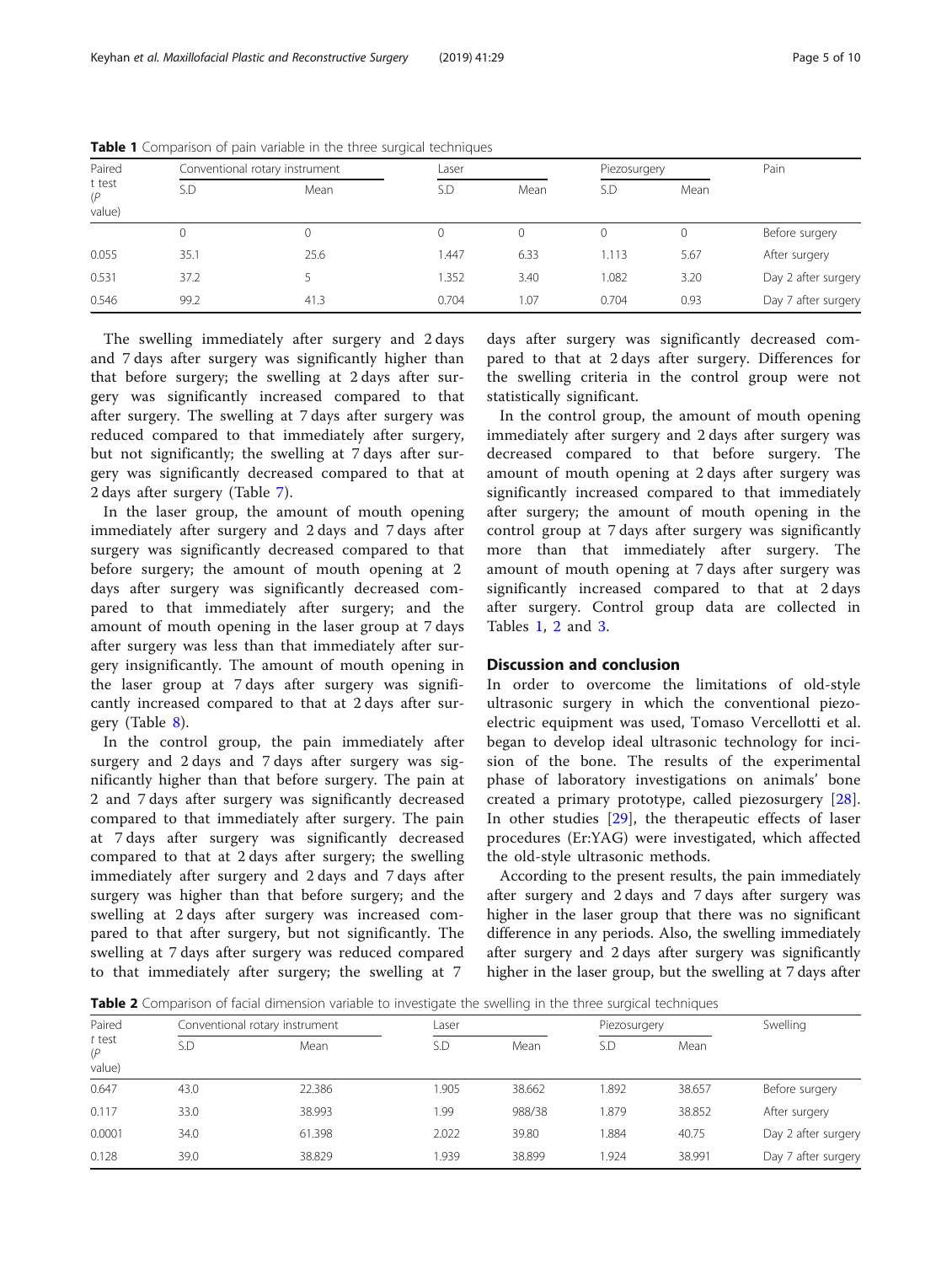| Paired<br>$t$ test<br>(P) |      | Conventional rotary instrument |       | Laser |       | Piezosurgery | Trismus             |
|---------------------------|------|--------------------------------|-------|-------|-------|--------------|---------------------|
|                           | S.D  | Mean                           | S.D   | Mean  | S.D   | Mean         |                     |
| value)                    |      |                                |       |       |       |              |                     |
|                           | 48.0 | 88.4                           | 0.599 | 4.69  | 0.599 | 4.69         | Before surgery      |
| 0.025                     | 69.0 | 19.3                           | 0.739 | 4.227 | 0.635 | 4.367        | After surgery       |
| 0.0001                    | 70.0 | 70.3                           | 0.606 | 3.027 | 0.685 | 3.59         | Day 2 after surgery |
| 0.004                     | 80.0 | 30.4                           | 0.742 | 4.153 | 0.772 | 4.38         | Day 7 after surgery |

<span id="page-5-0"></span>Table 3 Comparison of the amount of mouth opening to investigate trismus in the three surgical techniques

surgery in the piezosurgery group was higher; there was no significant difference. The amount of mouth opening immediately after surgery and 2 days and 7 days after surgery was significantly lower in the laser group than in the piezosurgery group, indicating significantly higher trismus in the laser group. Moreover, the total duration of surgery and duration of osteotomy were significantly longer in the laser group.

Rud [[20\]](#page-8-0) in a prospective study investigated the impacted mandibular third molar surgery in 52 patients using conventional surgery via drilling (group A) and surgery by the piezoelectric device (group B) using the Parant scale with simple and complex categories. They reported that when complex extraction of the mandibular third molar was carried out, assessment of pain and surgery duration was recorded shorter, and when the extraction was simple, the duration of surgery was similar in both groups. Nevertheless, the pain in the first day of surgery procedure by drilling was much higher than that of other methods. Osteonecrosis of the bone was observed only in the rotational group and a high level of alkaline phosphatase enzyme in the piezoelectric group. Finally, it was reported that in the longer interventions, the pain after extraction and third molar surgery problems would be much more.

Sortino et al. [\[21](#page-8-0)] conducted a study on 100 patients with the mandibular third molar problem, in which 50 patients using rotational osteotomy technique (group A) and 50 patients using piezoelectric osteotomy technique (group B) were treated. The treatment protocol was the same, and the facial

Table 4 Comparison of surgery duration and patient's satisfaction in the two surgical techniques

| Paired                  | l aser |      |       | Piezosurgery | Variable                    |
|-------------------------|--------|------|-------|--------------|-----------------------------|
| t test<br>(P)<br>value) | S.D    | Mean | S.D   | Mean         |                             |
| 0.0001                  | 3.081  | 9.93 | 2.165 | 6.60         | Osteotomy duration (t2)     |
| 0.0001                  | 3.464  | 27   | 3.109 | 22.33        | Total surgery duration (tt) |
| 0.096                   | በ 594  | 273  | በ 594 | 3.07         | Patient's satisfaction      |

swelling and trismus were examined 24 h after surgery. They reported that the average duration of surgery was 17 min in group A and 23 min in group B. The swelling level in the rotational osteotomy group (7.04 mm vs. 4.22 mm) and trismus (16.7 mm vs. 12.5 mm) were much more than in the piezoelectric group. Postoperative trismus and facial swelling in the piezoelectric osteotomy group (group B) showed a significant decrease while the longer surgery duration is required. Finally, it was reported that the piezoelectric osteotomy technique (group B) within 24 h after surgery was very effective in reduction of swelling and trismus, in line with our results.

In the study of Basheer et al. [[30\]](#page-9-0), 30 adults requiring treatment of third molars were divided into two groups of 15. The first group was treated with the piezoelectric osteotomy technique and the second group with the rotational osteotomy technique. The rotary dental instrument was with a rotational speed of 35,000 rpm, and the piezoelectric instrument was with the frequencies of 25 to 29 kHz with microvibration of 60 to 200 mm/s. The mean age of the patients in the piezosurgery group was 28 years and in the rotational group was 30 years. The results reported that the surgery duration in the rotational technique was shorter than that in the piezoelectric technique and the pain intensity in the rotational group was higher up to 4 days after surgery. However, the amount of mouth opening in the piezoelectric group was significantly better than that in the rotational group (rotary dental bur) up to 7 days after surgery. Finally, it was reported that on the piezosurgery day, postoperative pain, trismus, and swelling were reduced and may also play an important role in increasing the bone density in the extraction cavity and reducing bone loss from adjacent teeth in the distal area, which is similar to the obtained results of the present study.

Al-Moraissi et al. [[31\]](#page-9-0) carried out a systematic review and meta-analysis aiming to respond to the question of whether or not the piezoelectric surgical procedure has less postoperative complications in third molar surgery compared to the common rotational surgical procedure. They reported that a significant difference was found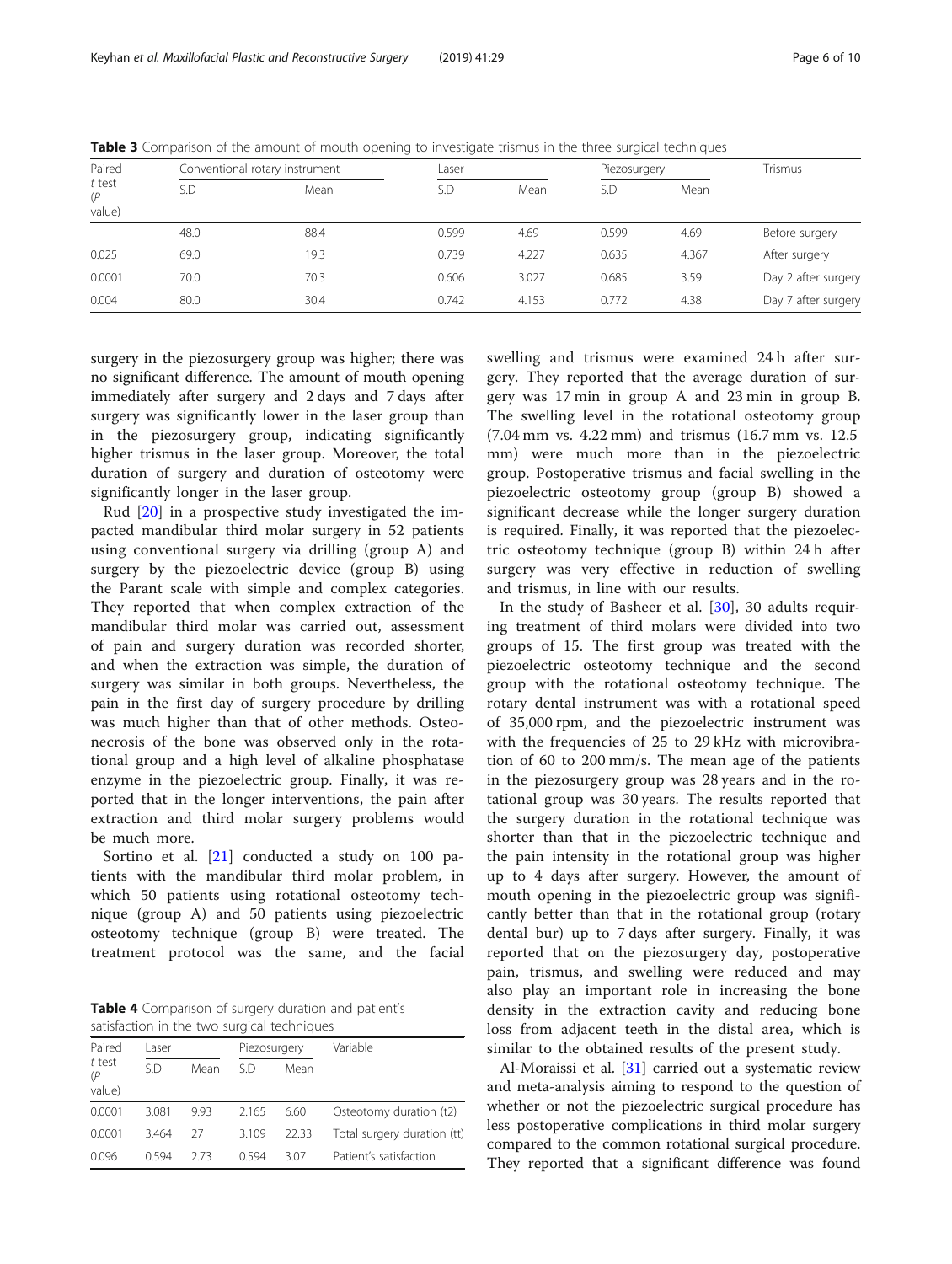| Paired        | Piezosurgery (t2) |        | Piezosurgery (t1) |          | Variables                                                      |
|---------------|-------------------|--------|-------------------|----------|----------------------------------------------------------------|
| t test<br>(P) | S.D               | Mean   | S.D               | Mean     |                                                                |
| value)        |                   |        |                   |          |                                                                |
| 0.0001        | 1.113             | 5.67   | $\Omega$          | $\Omega$ | Pain before surgery (t1) and after surgery (t2)                |
| 0.0001        | 1.082             | 3.20   | $\mathbf{0}$      | $\circ$  | Pain before surgery (t1) and day 2 after surgery (t2)          |
| 0.0001        | 0.704             | 0.93   | $\mathbf{0}$      | $\circ$  | Pain before surgery (t1) and day 7 after surgery (t2)          |
| 0.0001        | 1.082             | 3.20   | 1.113             | 5.67     | Pain after surgery (t1) and day 2 after surgery (t2)           |
| 0.0001        | 0.704             | 0.93   | 1.113             | 5.67     | Pain after surgery (t1) and day 7 after surgery (t2)           |
| 0.0001        | 0.704             | 0.93   | 1.082             | 3.20     | Pain day 2 after surgery (t1) and day 7 after surgery (t2)     |
| 0.0001        | 1.879             | 38.852 | 1.892             | 38.657   | Swelling before surgery (t1) and after surgery (t2)            |
| 0.0001        | 1.884             | 40.750 | 1.892             | 38.657   | Swelling before surgery (t1) and day 2 after surgery (t2)      |
| 0.0001        | 1.924             | 38.991 | 1.892             | 38.657   | Swelling before surgery (t1) and day 7 after surgery (t2)      |
| 0.0001        | 1.884             | 40.75  | 1.879             | 38.852   | Swelling after surgery (t1) and day 2 after surgery (t2)       |
| 0.009         | 1.924             | 38.991 | 1.879             | 38.852   | Swelling after surgery (t1) and day 7 after surgery (t2)       |
| 0.0001        | 1.924             | 38.991 | 1.884             | 40.75    | Swelling day 2 after surgery (t1) and day 7 after surgery (t2) |

<span id="page-6-0"></span>Table 5 Comparison of pain and swelling variables at different times of piezoelectric surgery

between piezoelectric surgery and rotational surgery regarding the postoperative complications including edema, trismus, and pain, as well as the total number of sedative consumed to reduce the pain. They showed that piezosurgery technique significantly reduces these complications. However, the increase in the duration of surgery was very clear and significant in the piezosurgery group.

The study of Jiang et al. [[32\]](#page-9-0) investigating possible complications of piezosurgery and conventional rotary instrument technique in third molar surgery in a clinical trial showed that the duration of surgery in the piezosurgery technique was higher than that in the other techniques, including rotary instruments (4.13 min). As well, the postoperative pain, swelling, and trismus in the piezosurgery group at 1, 3, 5, and 7 days were significantly lower. Finally, it was reported that the piezosurgery technique is a promising alternative technique to extract impacted molar.

In the study of Bartuli et al. [[33\]](#page-9-0) conducted on the surgical procedures for impacted third molar with

high speed by piezosurgery technique and handpiece, 192 patients were selected and studied surgical techniques were randomly applied on the subjects. Analgesic treatment with 1000-mg paracetamol tablets and postoperative pain questionnaire (Wong-Baker FACES pain rating scale questionnaire) were used. Finally, it was found that the mean duration in the handpiece technique was much lower than that in the piezosurgery technique (34 min vs. 54 min), while the pain level was the same for both techniques. As a result, it can be concluded that osteotomy by traditional techniques can still be a golden standard in impacted molar surgery; piezosurgery can be considered particularly to maintain the anatomical structure of the bone.

Pippi and Alvaro [[34](#page-9-0)] reported in their study that piezosurgery can be a highly effective technique for the removal of third molars. Its only weakness is the long surgery duration, which is considered lower than the piezoelectric instrument due to the power outages; such a result was also obtained in the study of Abu-Serriah et

Table 6 Comparison of trismus variable at different times of piezoelectric surgery

| Paired<br>t test<br>(P<br>value) | Piezosurgery (t2) |       | Piezosurgery (t1) |       | Variables                                                     |
|----------------------------------|-------------------|-------|-------------------|-------|---------------------------------------------------------------|
|                                  | S.D               | Mean  | S.D               | Mean  |                                                               |
| 0.0001                           | 0.635             | 4.367 | 0.599             | 4.693 | Trismus before surgery (t1) and after surgery (t2)            |
| 0.0001                           | 0.685             | 3.59  | 0.599             | 4.693 | Trismus before surgery (t1) and day 2 after surgery (t2)      |
| 0.016                            | 0.772             | 4.38  | 0.599             | 4.693 | Trismus before surgery (t1) and day 7 after surgery (t2)      |
| 0.0001                           | 0.685             | 3.59  | 0.635             | 4.367 | Trismus after surgery (t1) and day 2 after surgery (t2)       |
| 0.898                            | 0.772             | 4.38  | 0.635             | 4.367 | Trismus after surgery (t1) and day 7 after surgery (t2)       |
| 0.0001                           | 0.772             | 4.38  | 0.685             | 3.59  | Trismus day 2 after surgery (t1) and day 7 after surgery (t2) |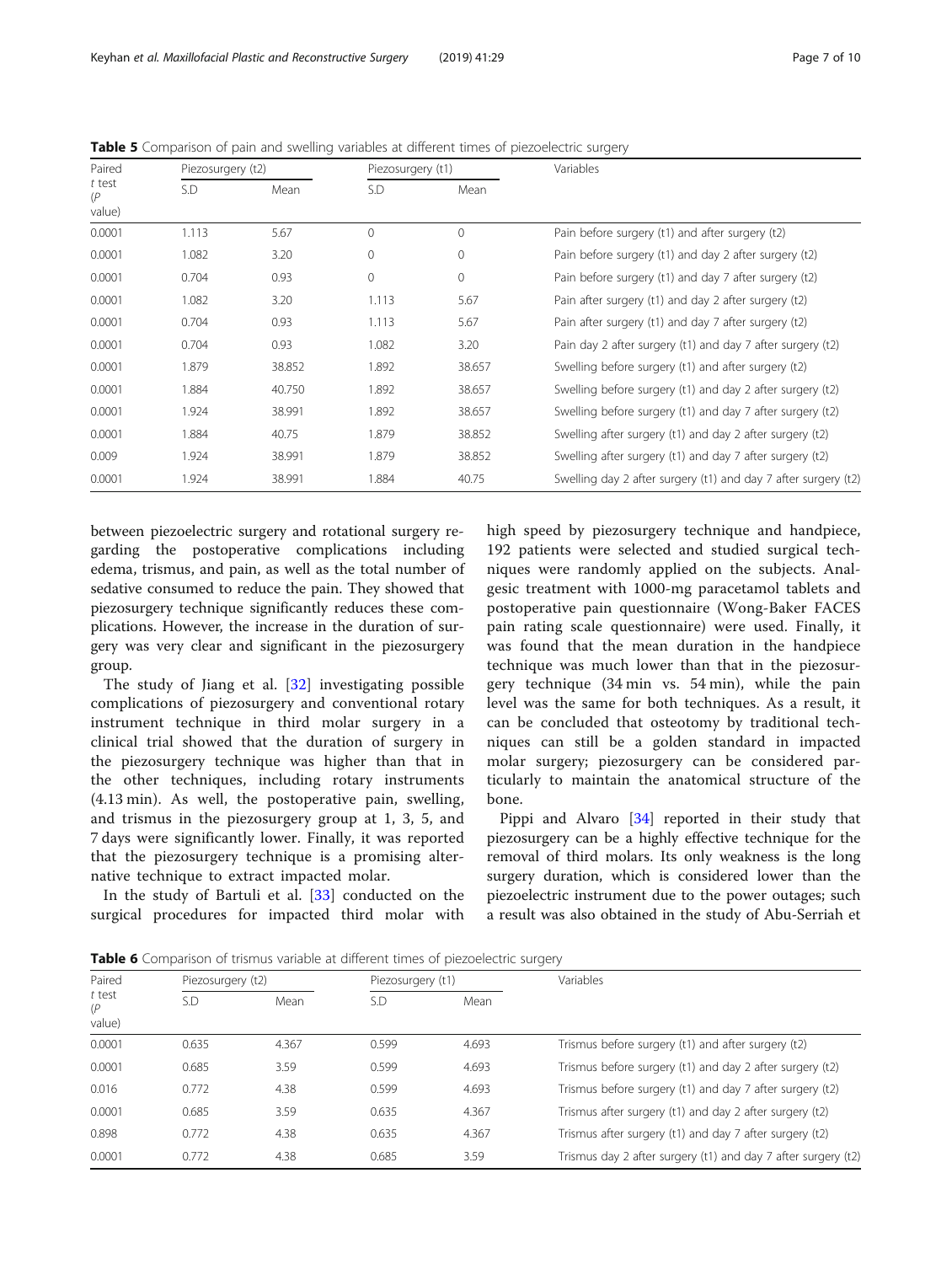| Paired        | Laser $(t2)$ |        | Laser $(t1)$ |              | Variables                                                      |
|---------------|--------------|--------|--------------|--------------|----------------------------------------------------------------|
| t test<br>(P) | S.D          | Mean   | S.D          | Mean         |                                                                |
| value)        |              |        |              |              |                                                                |
| 0.0001        | 1.447        | 6.33   | $\Omega$     | $\mathbf{0}$ | Pain before surgery (t1) and after surgery (t2)                |
| 0.0001        | 1.352        | 3.40   | $\mathbf{0}$ | $\mathbf 0$  | Pain before surgery (t1) and day 2 after surgery (t2)          |
| 0.0001        | 0.704        | 1.07   | $\mathbf{0}$ | 0            | Pain before surgery (t1) and day 7 after surgery (t2)          |
| 0.0001        | 1.352        | 3.40   | 1.447        | 6.33         | Pain after surgery (t1) and day 2 after surgery (t2)           |
| 0.0001        | 0.704        | 1.07   | 1.447        | 6.33         | Pain after surgery (t1) and day 7 after surgery (t2)           |
| 0.0001        | 0.704        | 1.07   | 1.352        | 3.40         | Pain day 2 after surgery (t1) and day 7 after surgery (t2)     |
| 0.0001        | 1.925        | 39     | 1.905        | 38.662       | Swelling before surgery (t1) and after surgery (t2)            |
| 0.0001        | 2.022        | 39.8   | 1.905        | 38.662       | Swelling before surgery (t1) and day 2 after surgery (t2)      |
| 0.002         | 1.939        | 38.899 | 1.905        | 38.662       | Swelling before surgery (t1) and day 7 after surgery (t2)      |
| 0.0001        | 2.022        | 39.8   | 1.925        | 39           | Swelling after surgery (t1) and day 2 after surgery (t2)       |
| 0.195         | 1.939        | 38.899 | 1.925        | 39           | Swelling after surgery (t1) and day 7 after surgery (t2)       |
| 0.0001        | 1.939        | 38.899 | 2.022        | 39.8         | Swelling day 2 after surgery (t1) and day 7 after surgery (t2) |

<span id="page-7-0"></span>Table 7 Comparison of pain and swelling variables at different times of laser surgery

al. [[22\]](#page-8-0), and it warns about the longer duration of surgery in patients undergoing laser surgery.

Romeo et al. [[35\]](#page-9-0) indicated that third molar surgery by YAG laser can significantly decrease pain, trismus, and swelling compared to the rotational osteotomy; also, the longer surgery duration in the rotational osteotomy group was highly significant, which indicates that laser can be used as an alternative technique to conventional rotational surgery.

In the study of Passi et al. [\[24](#page-8-0)], it was reported that the amount of pain, hemorrhage, and swelling in the laser group was less than that dental bur and rotational surgery group, but the passed time in the laser group was double compared to the group of incision with dental rub. Also, Romeo et al. [[36](#page-9-0)] stated faster healing and the incidence of thermal damage in the laser-test group.

Based on the reviewed researches, the piezosurgery technique can be a promising method to the surgical treatment of impacted third molars. However, its long duration of surgery has been investigated in these

studies, but studies indicate that the piezosurgery method can be more effective to reduce the pain, trauma, and trismus compared to the conventional surgical techniques (dental burs or rotary). Concerning laser surgery, it can be concluded that the studies indicate that laser surgery and piezosurgery will improve the future of third molar surgeries. The only problem of these surgeries for surgeons is its long duration, but since the purpose is to reduce the pain and complications in the patients, the long duration of these procedures can be justified.

Given the rising demand for impacted molar surgery, this study suggests that laser surgery and piezosurgery techniques can improve the future of the impacted molar surgery. These approaches are more efficient in reducing postoperative complications compared to the conventional surgeries. Although the duration of surgery can be increased in these operations, it can be justified by reducing these surgical complications.

Table 8 Comparison of trismus variable at different times of laser surgery

|                         | <b>I WINTED TO COMPUTER THE CITY OF CITY OF A CONTRACT CONTROL CITIES OF REACH SCHOOL</b> |      |       |      |                                                               |  |  |  |
|-------------------------|-------------------------------------------------------------------------------------------|------|-------|------|---------------------------------------------------------------|--|--|--|
| Paired<br>t test<br>(P) | Laser $(t2)$                                                                              |      |       |      | Variables                                                     |  |  |  |
|                         | S.D                                                                                       | Mean | S.D   | Mean |                                                               |  |  |  |
| value)                  |                                                                                           |      |       |      |                                                               |  |  |  |
| 0.0001                  | 0.739                                                                                     | 4.22 | 0.599 | 4.69 | Trismus before surgery (t1) and after surgery (t2)            |  |  |  |
| 0.0001                  | 0.606                                                                                     | 3.02 | 0.599 | 4.69 | Trismus before surgery (t1) and day 2 after surgery (t2)      |  |  |  |
| 0.001                   | 0.742                                                                                     | 4.15 | 0.599 | 4.69 | Trismus before surgery (t1) and day 7 after surgery (t2)      |  |  |  |
| 0.0001                  | 0.606                                                                                     | 3.02 | 0.739 | 4.22 | Trismus after surgery (t1) and day 2 after surgery (t2)       |  |  |  |
| 0.43                    | 0.742                                                                                     | 4.15 | 0.739 | 4.22 | Trismus after surgery (t1) and day 7 after surgery (t2)       |  |  |  |
| 0.0001                  | 0.742                                                                                     | 4.15 | 0.606 | 3.02 | Trismus day 2 after surgery (t1) and day 7 after surgery (t2) |  |  |  |
|                         |                                                                                           |      |       |      |                                                               |  |  |  |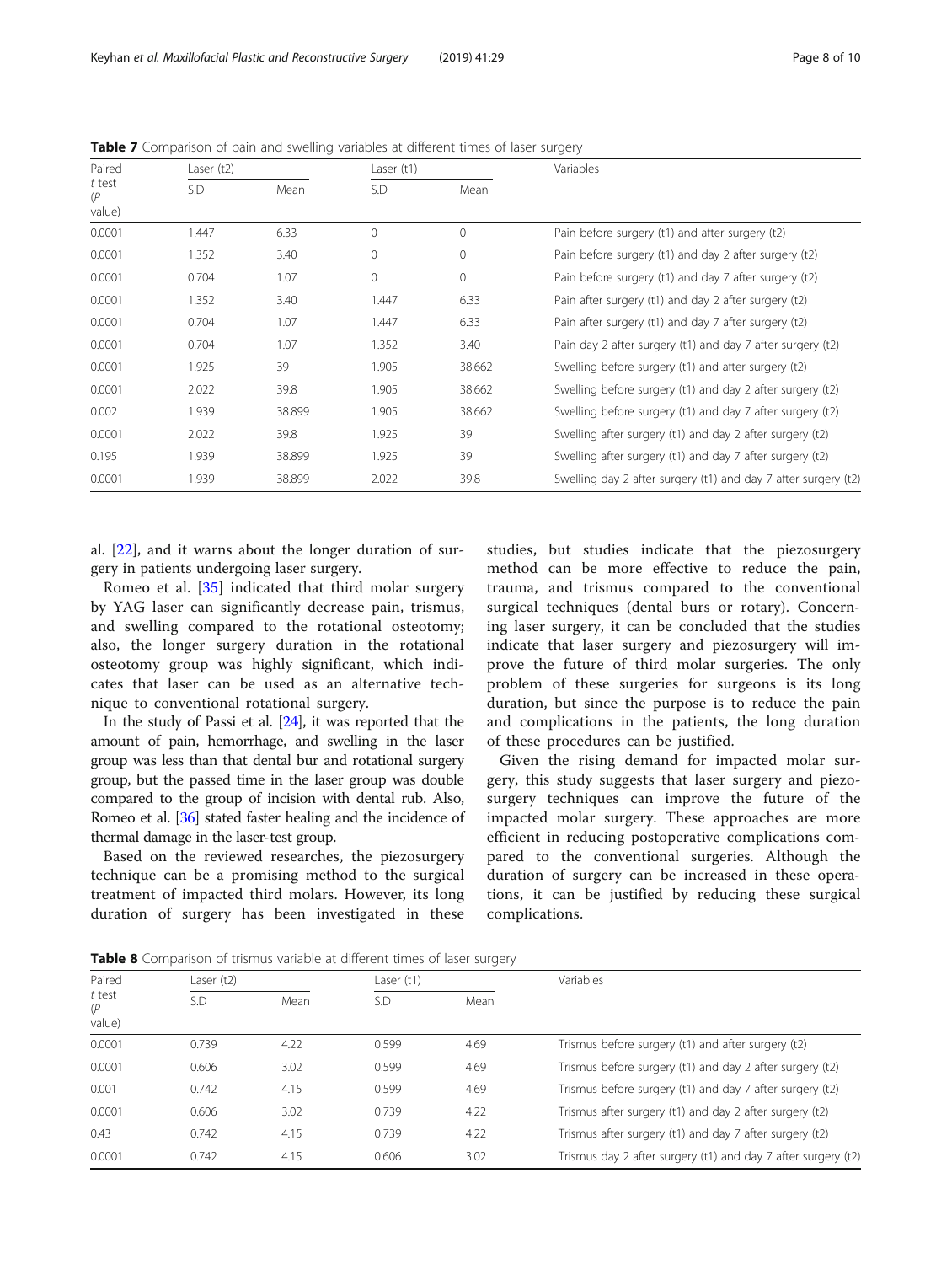#### <span id="page-8-0"></span>Abbreviation

Er:YAG laser: Erbium-doped yttrium aluminum garnet laser

#### Acknowledgements

Not applicable

#### Authors' contributions

SOK has made substantial contributions to the conception and design of the work. HRF has made substantial contributions to the interpretation of data and substantively revised it. BC has made substantial contributions to the acquisition, analysis, and interpretation of data. SM, DZ, and PY have made substantial contributions to the conception and design of the work. All authors read and approved the final manuscript.

#### Funding

This study was conducted by personal investment of researchers, and no institution or organization was involved.

#### Availability of data and materials

The datasets generated and/or analyzed during the current study are not publicly available due but are available from the corresponding author on reasonable request.

#### Ethics approval and consent to participate

This study has been designed and conducted in accordance with the recommendations of the Declaration of Helsinki for investigations with human subjects and has been approved by the Research Ethics Committee of Shahid Sadoughi University of Medical Sciences and Health Services under process number IR.SSU.REC.1395.184. Treatment design and subsequent complications were explained to the patients, and the patients signed written informed consent.

#### Consent for publication

Not applicable

#### Competing interests

The authors declare that they have no competing interests.

#### Author details

<sup>1</sup>Stem cell & Regenerative Medicine Network, Shahid Beheshti University of Medical Sciences, Tehran, Iran. <sup>2</sup>School of Advanced Technologies in Medicine, Shahid Beheshti University of Medical Sciences, Tehran, Iran. 3 Dental Research Center, Research Institute of Dental Sciences, Shahid Beheshti University of Medical Sciences, Tehran, Iran. <sup>4</sup>Faculty of Dentistry, Boroujerd Islamic Azad University, Boroujerd, Iran. <sup>5</sup>Department of Prosthodontics, College of Dentistry, Isfahan University of Medical Sciences, Tehran, Iran.

# Received: 22 May 2019 Accepted: 8 July 2019 Published online: 06 August 2019

#### References

- Santosh P (2015) Impacted mandibular third molars: review of literature and a proposal of a combined clinical and radiological classification. Ann Med Health Sci Res 5(4):229–234
- 2. Costa MG d, Pazzini CA, Pantuzo MCG, Jorge MLR, Marques LS (2013) Is there justification for prophylactic extraction of third molars? A systematic review. Braz Oral Res 27(2):183–188
- 3. Yuasa H, Kawai T, Sugiura M (2002) Classification of surgical difficulty in extracting impacted third molars. Br J Oral Maxillofac Surg 40(1):26–31
- 4. Mercier P, Precious D (1992) Risks and benefits of removal of impacted third molars: a critical review of the literature. Int J Oral Maxillofac Surg 21(1):17–27
- 5. Schwartz-Arad D, Lipovsky A, Pardo M, Adut O, Dolev E (2018) Interpretations of complications following third molar extraction. Quintessence Int 49:1
- 6. Gorecki, P., Rainsford, K., Taneja, P., Bulsara, Y., Pearson, D., Saund, D., . Dietrich, T. (2018). Submucosal diclofenac for acute postoperative pain in third molar surgery: a randomized, controlled clinical trial. J Dent Res, 97(4), 381-387.
- 7. Sortino F, Cicciù M. Strategies used to inhibit postoperative swelling following removal of impacted lower third molar. Dental research journal. 2011;8(4):162.
- 8. Kim J-C, Choi S-S, Wang S-J, Kim S-G (2006) Minor complications after mandibular third molar surgery: type, incidence, and possible prevention. Oral Surg Oral Med Oral Pathol Oral Radiol Endod 102(2):e4–e11
- Landucci A, Wosny A, Uetanabaro L, Moro A, Araujo M (2016) Efficacy of a single dose of low-level laser therapy in reducing pain, swelling, and trismus following third molar extraction surgery. Int J Oral Maxillofac Surg 45(3):392–398
- 10. Hasani A, Moshtaghin FA, Roohi P, Rakhshan V (2017) Diagnostic value of cone beam computed tomography and panoramic radiography in predicting mandibular nerve exposure during third molar surgery. Int J Oral Maxillofac Surg 46(2):230–235
- 11. Cheung LK, Leung Y, Chow L, Wong M, Chan E, Fok Y (2010) Incidence of neurosensory deficits and recovery after lower third molar surgery: a prospective clinical study of 4338 cases. Int J Oral Maxillofac Surg 39(4): 320–326
- 12. Bouloux GF, Steed MB, Perciaccante VJ (2007) Complications of third molar surgery. Oral Maxillofac Surg Clinics 19(1):117–128
- 13. Galié M, Candotto V, Elia G, Clauser LC (2015) Piezosurgery: a new and safe technique for distraction osteogenesis in Pierre Robin sequence review of the literature and case report. Int J Surg Case Rep 6:269–272
- 14. Rahnama M, Czupkałło Ł, Czajkowski L, Grasza J, Wallner J (2013) The use of piezosurgery as an alternative method of minimally invasive surgery in the authors' experience. Videosurgery Other Miniinvasive Techniques 8(4):321
- 15. Fisher SE, Frame JW (1984) The effects of the carbon dioxide surgical laser on oral tissues. Br J Oral Maxillofac Surg 22(6):414–425
- 16. Gonzalez C, Van De Merwe WP, Smith M, Reinisch L (1990) Comparison of the erbium-yttrium aluminum garnet and carbon dioxide lasers for in vitro bone and cartilage ablation. Laryngoscope 100(1):14-17
- 17. Spencer, P., Payne, J. M., Cobb, C. M., Reinisch, L., Peavy, G. M., Drummer, D. D., . . . Swafford, J. R. (1999). Effective laser ablation of bone based on the absorption characteristics of water and proteins. J Periodontol, 70(1), 68-74.
- 18. Paghdiwala A, Vaidyanathan T, Paghdiwala M (1993) Evaluation of erbium: YAG laser radiation of hard dental tissues: analysis of temperature changes, depth of cuts and structural effects. Scanning Microsc 7(3):989–997
- 19. Stübinger S (2010) Advances in bone surgery: the Er: YAG laser in oral surgery and implant dentistry. Clin Cosmet Investig Dent 2:47
- 20. Rud J (1984) Reevaluation of the lingual split-bone technique for removal of impacted mandibular third molars. J Oral Maxillofac Surg 42(2):114–117
- 21. Sortino F, Pedullà E, Masoli V (2008) The piezoelectric and rotatory osteotomy technique in impacted third molar surgery: comparison of postoperative recovery. J Oral Maxillofac Surg 66(12):2444–2448
- 22. Abu-Serriah M, Critchlow H, Whitters C, Ayoub A (2004) Removal of partially erupted third molars using an Erbium (Er): YAG laser: a randomised controlled clinical trial. Br J Oral Maxillofac Surg 42(3):203–208
- 23. Chiapasco M, De Cicco L, Marrone G. Side effects and complications associated with third molar surgery. Oral surgery, oral medicine, oral pathology. 1993;76(4):412–20.
- 24. Passi, D., Pal, U. S., Mohammad, S., Singh, R. K., Mehrotra, D., Singh, G., . . . Gupta, C. (2013). Laser vs bur for bone cutting in impacted mandibular third molar surgery: a randomized controlled trial. J Oral Biol Craniofac Res, 3(2), 57-62.
- 25. Matys J, Flieger R, Tenore G, Grzech-Leśniak K, Romeo U, Dominiak M (2018) Er: YAG laser, piezosurgery, and surgical drill for bone decortication during orthodontic mini-implant insertion: primary stability analysis—an animal study. Lasers Med Sci 33(3):489–495
- 26. Juodzbalys G, Daugela P. Mandibular third molar impaction: review of literature and a proposal of a classification. Journal of oral & maxillofacial research. 2013;4(2).
- 27. Armond A, Glória J, Dos Santos C, Galo R, Falci S (2019) Acupuncture on anxiety and inflammatory events following surgery of mandibular third molars: a split-mouth, randomized, triple-blind clinical trial. Int J Oral Maxillofac Surg 48(2):274–281
- 28. Vercellotti T (2000) Piezoelectric surgery in implantology: a case report- a new piezoelectric ridge expansion technique. Int J Periodontics Restorative Dent 20:4
- 29. de Mello EDA, Pagnoncelli RM, Munin E, Sant'Ana Filho M, de Mello GPS, Arisawa EAL, de Oliveira MG (2008) Comparative histological